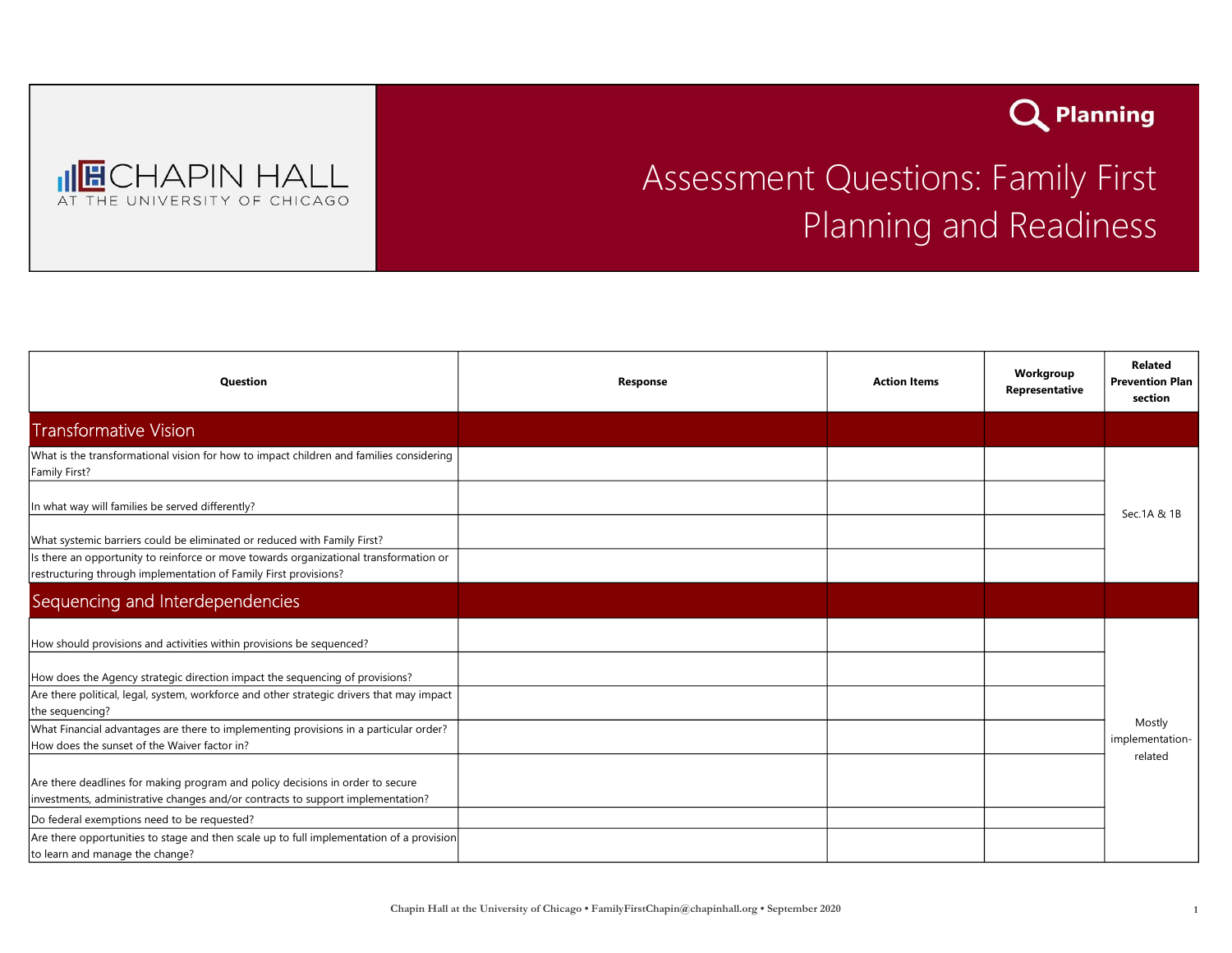| Question                                                                                                                                                         | Response | <b>Action Items</b> | Workgroup<br>Representative | Related<br><b>Prevention Plan</b><br>section |
|------------------------------------------------------------------------------------------------------------------------------------------------------------------|----------|---------------------|-----------------------------|----------------------------------------------|
| <b>Unique Jurisdictional Factors</b>                                                                                                                             |          |                     |                             |                                              |
| What are other leverage points or dynamics impacting change (e.g., legislation, political<br>administration changes, and leadership changes)?                    |          |                     |                             |                                              |
| What can you learn from historical challenges related to outcome attainment,<br>implementation, and overall effectiveness to shape FFPSA-related implementation? |          |                     |                             |                                              |
| Does a recent past or future restructuring of your agency have implications for<br>implementation?                                                               |          |                     |                             |                                              |
| If applicable, what implications are there for your partnerships with Tribal<br>governments?                                                                     |          |                     |                             | Sec.1C                                       |
| Does a consent decree impact your ability to implement a provision?                                                                                              |          |                     |                             |                                              |
| Is there an opportunity to revisit consent decree terms in light of implementation of a<br>provision?                                                            |          |                     |                             |                                              |
| 1. Target Population Component                                                                                                                                   |          |                     |                             |                                              |
| How are imminent risk and Candidacy understood?                                                                                                                  |          |                     |                             |                                              |
| What is the target population(s) of this provision?                                                                                                              |          |                     |                             |                                              |
| What existing analyses are available to understand the target population(s), and what<br>new analyses are needed to understand this population(s)?               |          |                     |                             | Sec. 2                                       |
| How many children and families are part of the target population(s)?                                                                                             |          |                     |                             |                                              |
| What are the demographic and geographic characteristics of the target population(s)?                                                                             |          |                     |                             |                                              |
| What are the service needs of the target population(s)?                                                                                                          |          |                     |                             |                                              |
| 2. Stakeholder Engagement Component                                                                                                                              |          |                     |                             |                                              |
| Which stakeholder groups need to be engaged to inform implementation of this<br>provision?<br>-Tribes?                                                           |          |                     |                             |                                              |
| -Judges and legal stakeholders?                                                                                                                                  |          |                     |                             |                                              |
| -Families, youth, and foster parents?                                                                                                                            |          |                     |                             |                                              |
| -Internal & external champions who can support buy-in and implementation?<br>-New or different stakeholders?                                                     |          |                     |                             | Sec. 1E & 1F & 3D.                           |
| How should stakeholder engagement be carried out?                                                                                                                |          |                     |                             |                                              |
| -What existing governance structures that include partners can be leveraged for                                                                                  |          |                     |                             |                                              |
| assessment, planning and/or implementation?                                                                                                                      |          |                     |                             |                                              |
| -Does this provision require a significant shift in the business model or practice                                                                               |          |                     |                             |                                              |
| approaches of key stakeholders?                                                                                                                                  |          |                     |                             |                                              |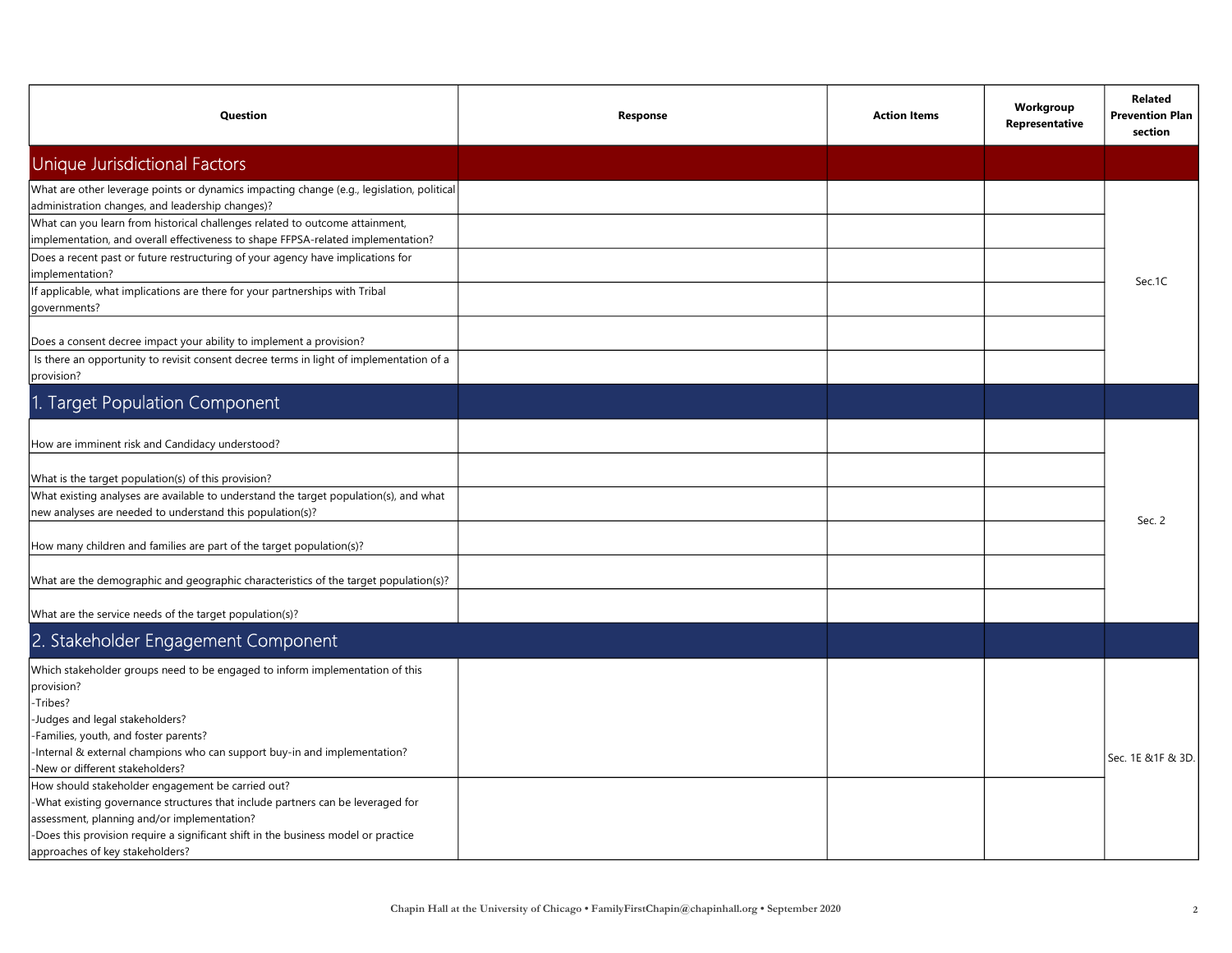| Question                                                                                                                                                                                                                                                                                                                                                                                                                                                                    | Response | <b>Action Items</b> | Workgroup<br>Representative | <b>Related</b><br><b>Prevention Plan</b><br>section                                        |
|-----------------------------------------------------------------------------------------------------------------------------------------------------------------------------------------------------------------------------------------------------------------------------------------------------------------------------------------------------------------------------------------------------------------------------------------------------------------------------|----------|---------------------|-----------------------------|--------------------------------------------------------------------------------------------|
| 3. Communications Component                                                                                                                                                                                                                                                                                                                                                                                                                                                 |          |                     |                             |                                                                                            |
| Are there key constituencies and target audiences that need to understand this<br>provision?<br>What upcoming opportunities exist or need to be created to communicate about this<br>provision?                                                                                                                                                                                                                                                                             |          |                     |                             | Mostly<br>implementation<br>related, but may<br>impact Sec. 1E,<br>1D, and 7<br>(Training) |
| 4. Practice Model Component                                                                                                                                                                                                                                                                                                                                                                                                                                                 |          |                     |                             |                                                                                            |
| Does the provision provide an opportunity to develop and implement a practice model<br>to guide the agency's work with and services to families?                                                                                                                                                                                                                                                                                                                            |          |                     |                             |                                                                                            |
| If a practice model already exists:<br>-To what extent does the practice model support the desired implementation of the<br>provision?<br>-What modifications or enhancements may be needed to the practice model to<br>implement the provision?<br>-Is it sufficiently trauma-informed to support implementation of this provision?                                                                                                                                        |          |                     |                             | Sec. 1C and 7                                                                              |
| 5. Child & Family Assessment Component                                                                                                                                                                                                                                                                                                                                                                                                                                      |          |                     |                             |                                                                                            |
| To what extent are current agency assessment tools sufficient to implement this<br>provision? Should there be new tools employed or changes made to existing tools?<br>To what extent are assessment processes, timeframes and related practices sufficient to<br>implement the provision?<br>To what extent do we need to strengthen the quality of assessment and use of<br>information to guide service planning and case decision-making to implement the<br>provision? |          |                     |                             | Sec 4, 5 & 7                                                                               |
| 6. Case & Service Planning Component                                                                                                                                                                                                                                                                                                                                                                                                                                        |          |                     |                             |                                                                                            |
| To what extent do the current child case and family service plans align with the<br>provision?                                                                                                                                                                                                                                                                                                                                                                              |          |                     |                             |                                                                                            |
| What changes might be needed to the child case and family service plans to support<br>implementation of the provision?<br>Is a new child case or family service plan needed for this provision?<br>-If so, what is to be included in the new plan?                                                                                                                                                                                                                          |          |                     |                             | Sec 4, 5 & 7                                                                               |
| What infrastructure changes need to be made to accommodate a Child Specific<br>Prevention Plan?                                                                                                                                                                                                                                                                                                                                                                             |          |                     |                             |                                                                                            |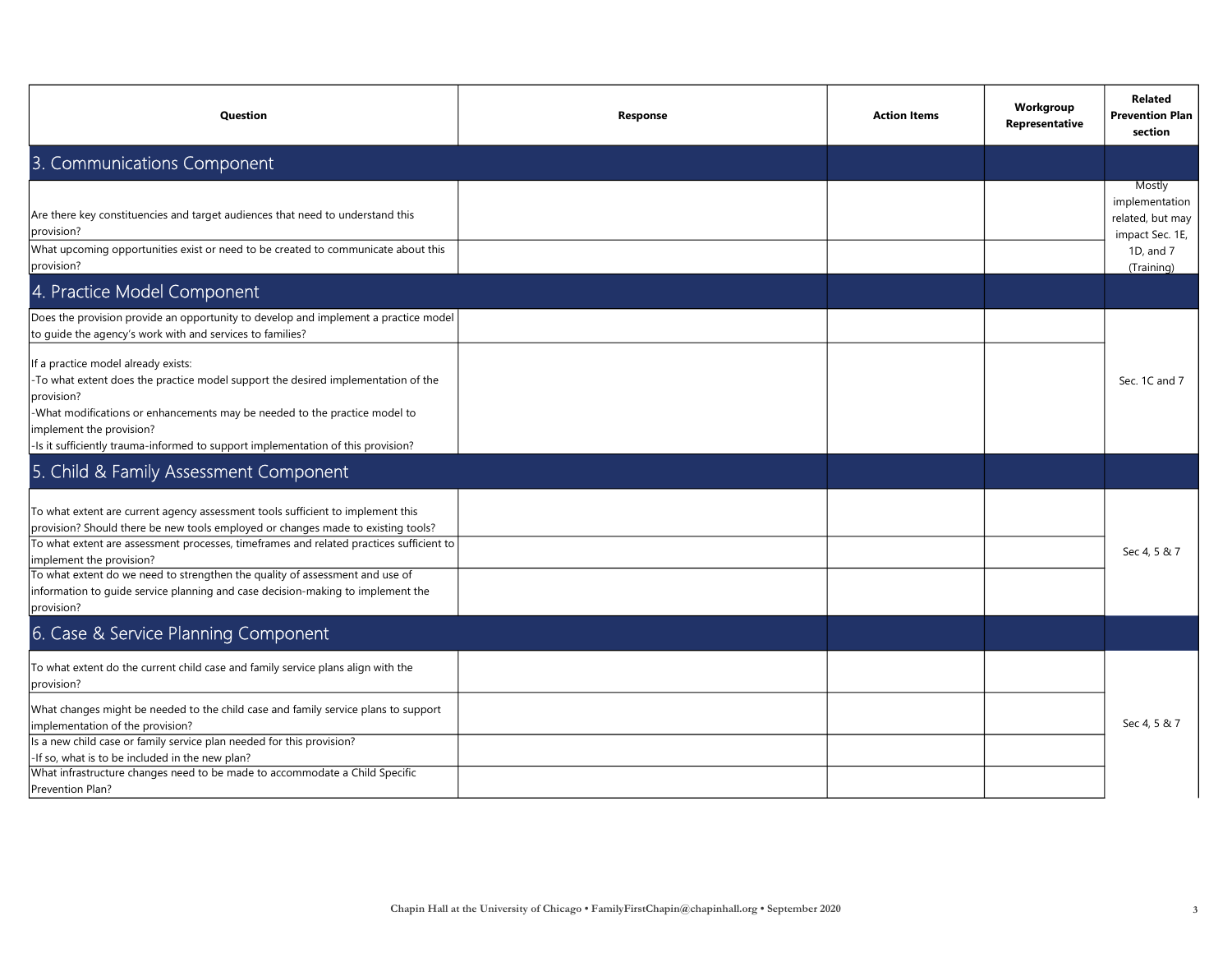| Question                                                                                                                                                                      | Response | <b>Action Items</b> | Workgroup<br>Representative | Related<br><b>Prevention Plan</b><br>section |
|-------------------------------------------------------------------------------------------------------------------------------------------------------------------------------|----------|---------------------|-----------------------------|----------------------------------------------|
| 7. Service Array Component                                                                                                                                                    |          |                     |                             |                                              |
| $ $ What does the target population assessment suggest about adjustments needed to the $ $<br>service array?                                                                  |          |                     |                             |                                              |
| What services will need to be added to the service array?                                                                                                                     |          |                     |                             |                                              |
| What volume of each service is required to meet existing and projected needs?                                                                                                 |          |                     |                             | Sec. 3                                       |
| Are there services the jurisdiction could consider eliminating due to a lack of an<br>evidence base or misalignment with the demonstrated needs of the target<br>populations? |          |                     |                             |                                              |
| 8. Casework & Supervisory Practices Component                                                                                                                                 |          |                     |                             |                                              |
| To what extent do current casework and supervisory practices support the<br>implementation of this provision?                                                                 |          |                     |                             | Mostly<br>implementation<br>related          |
| What casework and supervisory changes are necessary to implement this provision?                                                                                              |          |                     |                             | (somewhat helpful<br>for Sec. 7)             |
| 9. Policies, Regulations, & Rules Component                                                                                                                                   |          |                     |                             |                                              |
| Which of the following relate to this provision?<br>-State policies and regulations<br>-Agency policies and procedures<br>-Administrative rules                               |          |                     |                             | PI 18-09<br>Attachment B (Pre-               |
| To what extent do they align with and support the provision currently?                                                                                                        |          |                     |                             | Print)                                       |
| What changes will be needed to implement the provision?                                                                                                                       |          |                     |                             |                                              |
| 10. Workforce Capacity & Alignment Component                                                                                                                                  |          |                     |                             |                                              |
| Does this provision require additional or re-assigned staff?                                                                                                                  |          |                     |                             |                                              |
| Does this provision require a workforce with an additional skill set or credentials?                                                                                          |          |                     |                             | Sec. 8                                       |
| Does this provision require increased supervision or lower supervisor to worker ratios<br>to ensure appropriate oversight and mentoring?                                      |          |                     |                             |                                              |
| What resources might the workforce need to implement this provision successfully?                                                                                             |          |                     |                             |                                              |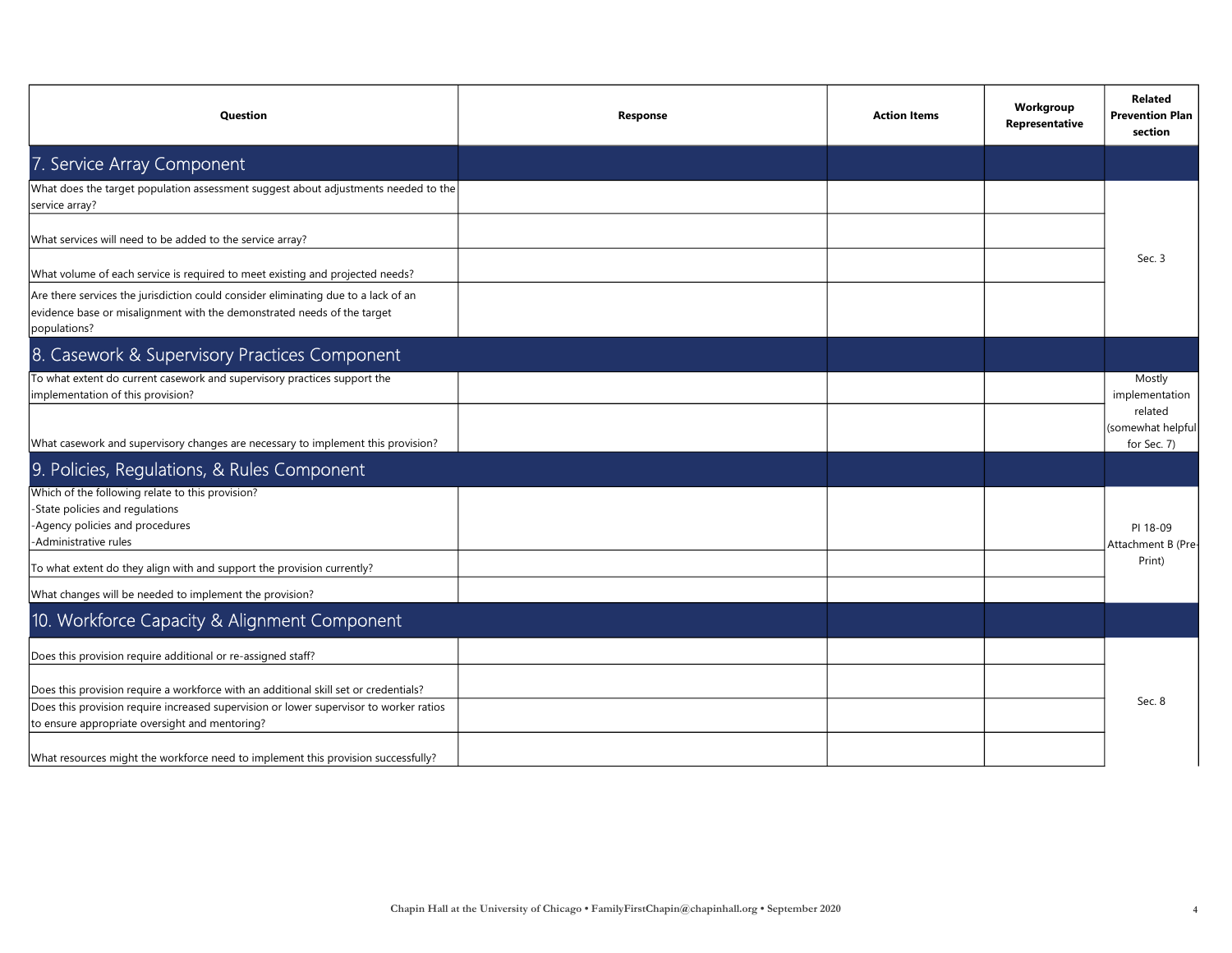| <b>Question</b>                                                                                                                                                                                                                                    | <b>Response</b> | <b>Action Items</b> | Workgroup<br>Representative | <b>Related</b><br><b>Prevention Plan</b><br>section |
|----------------------------------------------------------------------------------------------------------------------------------------------------------------------------------------------------------------------------------------------------|-----------------|---------------------|-----------------------------|-----------------------------------------------------|
| 11. Training & Coaching Component                                                                                                                                                                                                                  |                 |                     |                             |                                                     |
| What modifications or additions are needed to pre-service training to address this<br>provision?                                                                                                                                                   |                 |                     |                             |                                                     |
| What modifications or additions are needed to on-going training to address this<br>provision?                                                                                                                                                      |                 |                     |                             |                                                     |
| What modifications or additions to foster parent training are needed to address this<br>provision?                                                                                                                                                 |                 |                     |                             | Sec. 7                                              |
| Does this provision require coaching, specialized training or guidance materials to a<br>subgroup or specialists within the workforce to promote successful implementation<br>(CPS investigators; older youth workers; etc.)?                      |                 |                     |                             |                                                     |
| Does this provision require the creation of new coaching models or modification of<br>existing coaching practices?                                                                                                                                 |                 |                     |                             |                                                     |
| 12. Data Analysis, Evaluation, & Continuous Quality Improvement Component                                                                                                                                                                          |                 |                     |                             |                                                     |
| What do we want to know to understand implementation, quality and fidelity of<br>practice, and outcomes relevant to the provision?<br>Which additional partners could be brought to the table to help making meaning of                            |                 |                     |                             |                                                     |
| data and/or evaluation results, and to shape adjustments to practice, systems and<br>services?                                                                                                                                                     |                 |                     |                             | Sec. 6                                              |
| What adjustments to ongoing continuous quality improvement processes and/or tools<br>are necessary to assess performance?                                                                                                                          |                 |                     |                             |                                                     |
| Does the provision suggest an opportunity to move promising practices along the<br>evidentiary scale?                                                                                                                                              |                 |                     |                             |                                                     |
| 13. Data Collection & Federal Reporting Component                                                                                                                                                                                                  |                 |                     |                             |                                                     |
| What administrative and other data are needed to understand implementation of the<br>provision, quality practices and expected outcomes? To what extent are these data<br>currently collected in administrative databases and other data sources?  |                 |                     |                             |                                                     |
| What are the system, process or technical barriers to documenting and collecting<br>information for the provision? Are interim solutions (e.g., point in time counts)<br>necessary to collect data until administrative data changes are feasible? |                 |                     |                             |                                                     |
| Are new or adjusted data sharing agreements/contractual arrangements needed with<br>external system partners to support data collection, analysis and evaluation?                                                                                  |                 |                     |                             | Sec. 6 & 9                                          |
| How will potential CB quidance on data submissions factor into the implementation of<br>data collection strategies?                                                                                                                                |                 |                     |                             |                                                     |
| What data quality approaches are needed for the newly collected data?                                                                                                                                                                              |                 |                     |                             |                                                     |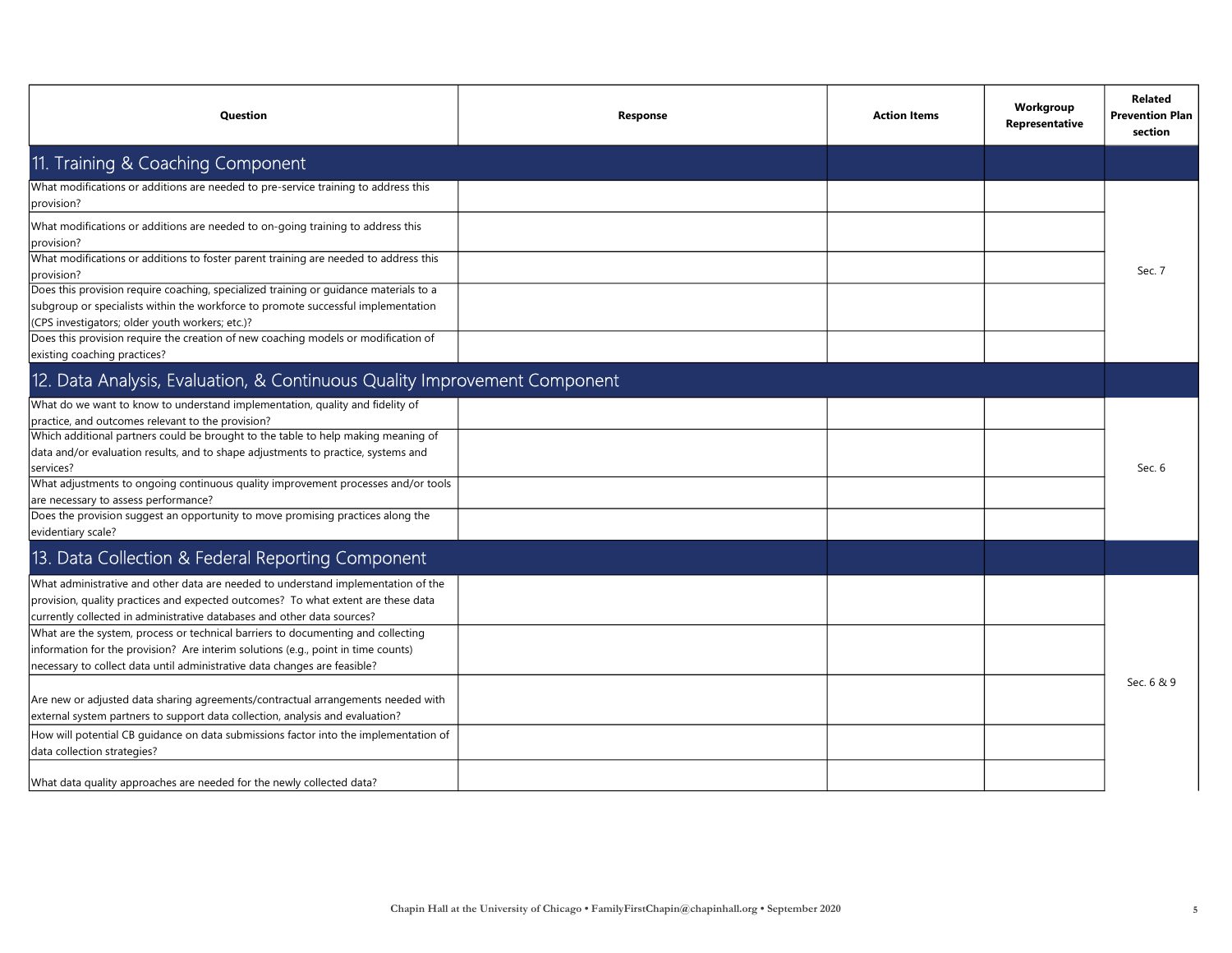| Question                                                                                                                                                                                                                                                                                                                                                                                                                                                                                                                                                     | Response | <b>Action Items</b> | Workgroup<br>Representative | <b>Related</b><br><b>Prevention Plan</b><br>section |
|--------------------------------------------------------------------------------------------------------------------------------------------------------------------------------------------------------------------------------------------------------------------------------------------------------------------------------------------------------------------------------------------------------------------------------------------------------------------------------------------------------------------------------------------------------------|----------|---------------------|-----------------------------|-----------------------------------------------------|
| 14. Information Systems Component                                                                                                                                                                                                                                                                                                                                                                                                                                                                                                                            |          |                     |                             |                                                     |
| Does this provision require new or modified functionality within the statewide<br>automated information system?<br>Does this provision suggest that additional data collection or report generation<br>functionality is needed to optimize implementation efforts?<br>Does this provision suggest that 'ticklers' or other practice supports might be helpful to<br>promote successful implementation or compliance with designated time frames?                                                                                                             |          |                     |                             | Sec. 6 & 9                                          |
| 15. Contracting Component                                                                                                                                                                                                                                                                                                                                                                                                                                                                                                                                    |          |                     |                             |                                                     |
| What new contracts for supports and/or services will need to be developed to<br>implement this provision?<br>What contracts for supports and/or services will need to be revised to implement this<br>provision? Does this provision require contracted agencies to modify or adjust their<br>workforce to promote successful implementation?<br>What is the contracting timeline and its implications for this provision?                                                                                                                                   |          |                     |                             | Sec. 3                                              |
| 16. Budgeting and Appropriation Requests Component                                                                                                                                                                                                                                                                                                                                                                                                                                                                                                           |          |                     |                             |                                                     |
| How will the implementation of this provision be funded?<br>What fiscal impact does this provision have on the agency budget?<br>What appropriation requests are necessary related to this provision?<br>What are the implications of this provision on the budgeting and appropriate timeline?<br>Is the provision likely to increase or decrease federal revenue? If a decrease, what<br>mitigation strategies are available?                                                                                                                              |          |                     |                             | Mostly<br>implementation<br>related                 |
| 17. Federal Plans & Reporting Component                                                                                                                                                                                                                                                                                                                                                                                                                                                                                                                      |          |                     |                             |                                                     |
| Is a specific plan required as part of this provision?<br>How can the Agency develop the plan associated with the provision in alignment with<br>the strategic direction and priority outcomes?<br>Are there connected federal or state requirements that impact the development of the<br>plan?<br>What data and evidence should be reviewed to inform the plan?<br>Which stakeholders and expert partners could help shape the plan development and<br>implementation?<br>Will the plan describe a fixed statewide strategy, or a statewide framework with |          |                     |                             | Mostly<br>implementation<br>related                 |
| parameters that allow localized or program-specific approaches?                                                                                                                                                                                                                                                                                                                                                                                                                                                                                              |          |                     |                             |                                                     |